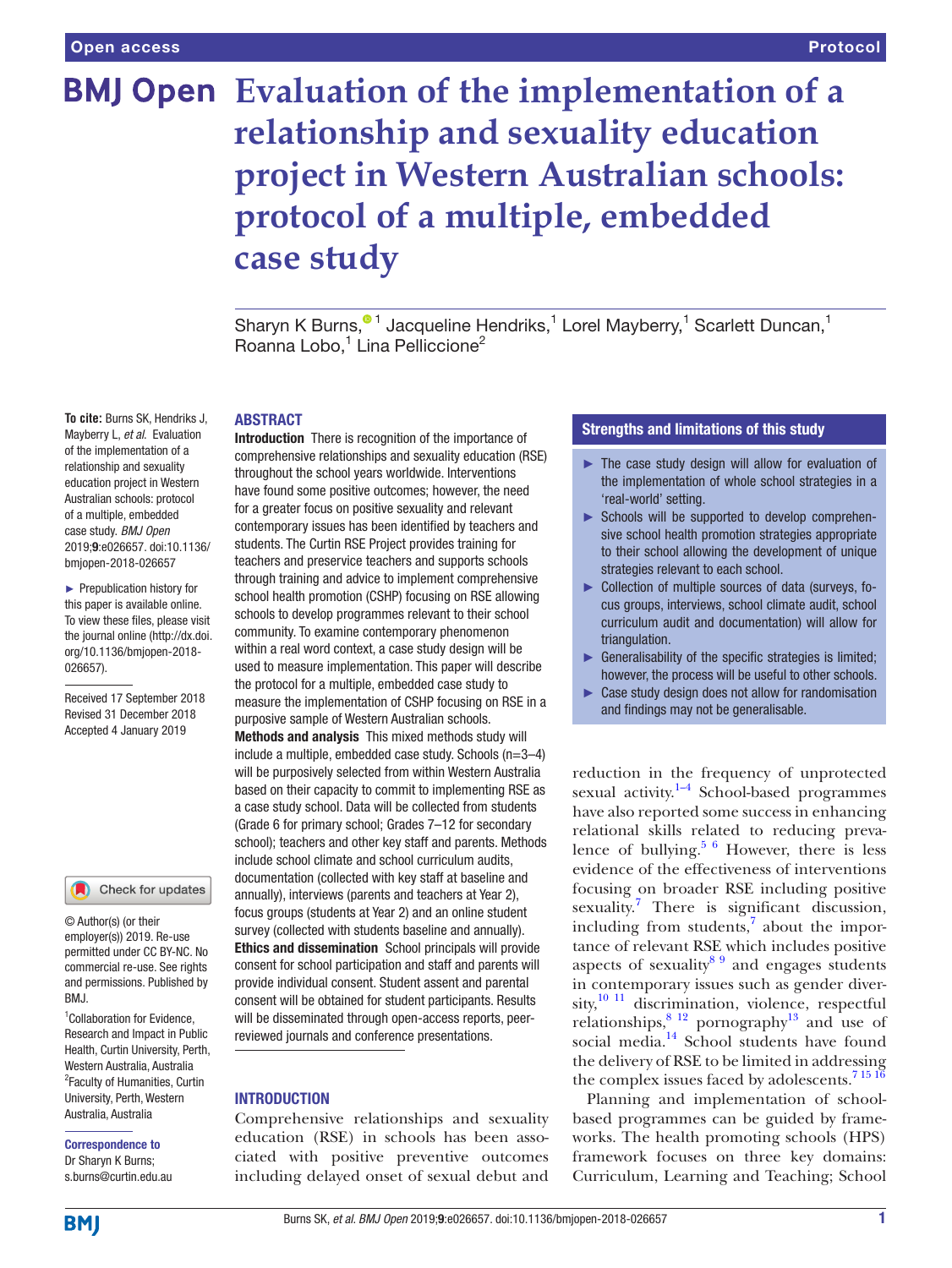Organisation, Ethos and Environment; and Partnerships and Services.<sup>1718</sup> While classroom activities provide opportunity for  $RSE$ <sup>[19](#page-6-0)</sup>, a comprehensive approach recognises the importance of socioecological factors in human development<sup>[20](#page-6-1)</sup> highlighting the need for whole schoolbased programmes. Consistent with Bronfenbrenner's socioecological model, $^{20}$  comprehensive school health promotion (CSHP) recognises the complex interrelationship between individuals, determinants of health and the broader environment. $2^{1/22}$  A socioecological approach recognises complex interactions between individuals, interpersonal, organisational, community and societal factors<sup>23</sup> <sup>24</sup> which helps inform planning and implementation of strategies relevant to specific school communities. This is especially salient for RSE considering the interactions and influences between students, friends, family and school staff along with broader organisational, community and societal interactions and influences.

Although CSHP is endorsed by the  $WHO^{18}$  $WHO^{18}$  $WHO^{18}$  and implemented worldwide, $^{25}$  $^{25}$  $^{25}$  focus is rarely on RSE $^{26}$  with sexual health programmes often confined to classroom activities, with the absence of whole school strategies such as parent engagement and policy implementation.<sup>25</sup> Others have found the emphasis of CSHP was more likely to be on curriculum as opposed to a broader HPS focus<sup>27</sup> <sup>28</sup> with health issues viewed in isolation and schools being most likely to implement programmes targeting physical activity and nutrition.<sup>27</sup><sup>29</sup> Despite the recognition of the potential of HPS for over two decades, $30$  there are a number of barriers to CSHP focusing on RSE including school and parental support; the ad hoc nature of curricular delivery; limited teacher professional development contributing to apprehension; moral and ethical challenges; parental and community concerns; and crowded curriculum.[26](#page-6-5)

Although schools are considered to be good settings for health promotion and there is evidence that skillbased programmes can impact positively, translation of rigorous evidenced-based programmes within schools presents challenges[.29](#page-6-8) Randomised control trials provide some evidence of programme effectiveness;<sup>[5](#page-5-1)</sup> however given the difficulties in replicating 'ideal' programmes, it is important to consider other methods of evaluation.<sup>31</sup> Implementation is integral to programme effectiveness. Programme effectiveness and fidelity are dependent on whether the programme has been implemented as intended; however, contexts between schools are variable and in many cases the context of implementation often differs from what had been foreseen during programme design.[32](#page-6-10) Furthermore, there is less understanding of *how* programmes can be best implemented in schools.<sup>33</sup> School-based interventions are complex, involving a range of actors and strategies within a complex system.<sup>33 34</sup> A recent systematic review highlights four key areas of focus integral to the implementation of school health promotion programmes: preparing for implementation, initial implementation, embedding into routine practice, and adaptation and evolution. The level of engagement and

reciprocity between school staff, students, parents and external stakeholders is likely to vary between schools, highlighting the importance of individual school planning and implementation.<sup>33</sup>

Case studies allow for the examination of contemporary phenomenon within a real-world context. $35$  An exploratory multiple case study of six secondary schools in Portugal found improvement in teacher professional competencies. However, despite including teachers from different learning areas, contextual barriers associated with integration of sexuality education into the curricular and timetabling issues were common. $36$  Case study design has also been employed to evaluate a whole school approach to sexuality education. A capacity building project across five campus colleges (Grades 1–12) in regional Victoria reported positive outcomes over a 5-year project.[26](#page-6-5) The project aimed to build capacity with professional development provided for teachers and key staff, a mentor programme established, a community engagement/parent liaison position created and parent forums conducted on all campuses. Embedding sexuality education through documented policy and programme planning which included the voices of students, parents and teachers was found to be important. The development of partnerships strengthened the implementation and enhanced community support and commitment.<sup>26</sup>

Since 2014, the Curtin RSE Project has been funded by the Health Department Western Australia to provide a range of professional development opportunities for preservice and in-service teachers in the area of schoolbased RSE with a focus on CSHP across all school grades (K-12). This includes provision of specific tertiary units, symposia, workshops and online support. The Project is available to all school staff and preservice education students in Western Australia. Evaluation of the teacher training workshops has highlighted the benefits of professional development with statistically significant improvements in attitudes towards RSE and increased confidence facilitating RSE. However, there is also a need to determine longer-term impact of the Curtin RSE, especially related to school implementation of whole school-based outcomes[.37](#page-6-14)

A case study design was selected to evaluate the implementation of the Curtin RSE Project. Case study design allows for in-depth analysis of specific schools. A strength of CSHP is the ability for schools to focus on issues of specific relevance to their school. A multiple case study design will allow for the inclusion of primary (K-Grade 6) and secondary schools (Grades 7–12) with the intention of literal replication across cases.<sup>35</sup> While schools may select developmentally, pedagogically and locally appropriate strategies for their school, it is anticipated that implementation of RSE will result in positive outcomes. The embedded case study design will use holistic data collection strategies for studying each school as a whole case and surveys will be used to collect data from the embedded unit (students) of the analysis. $35$  The purpose of the case study is not to measure long-term impact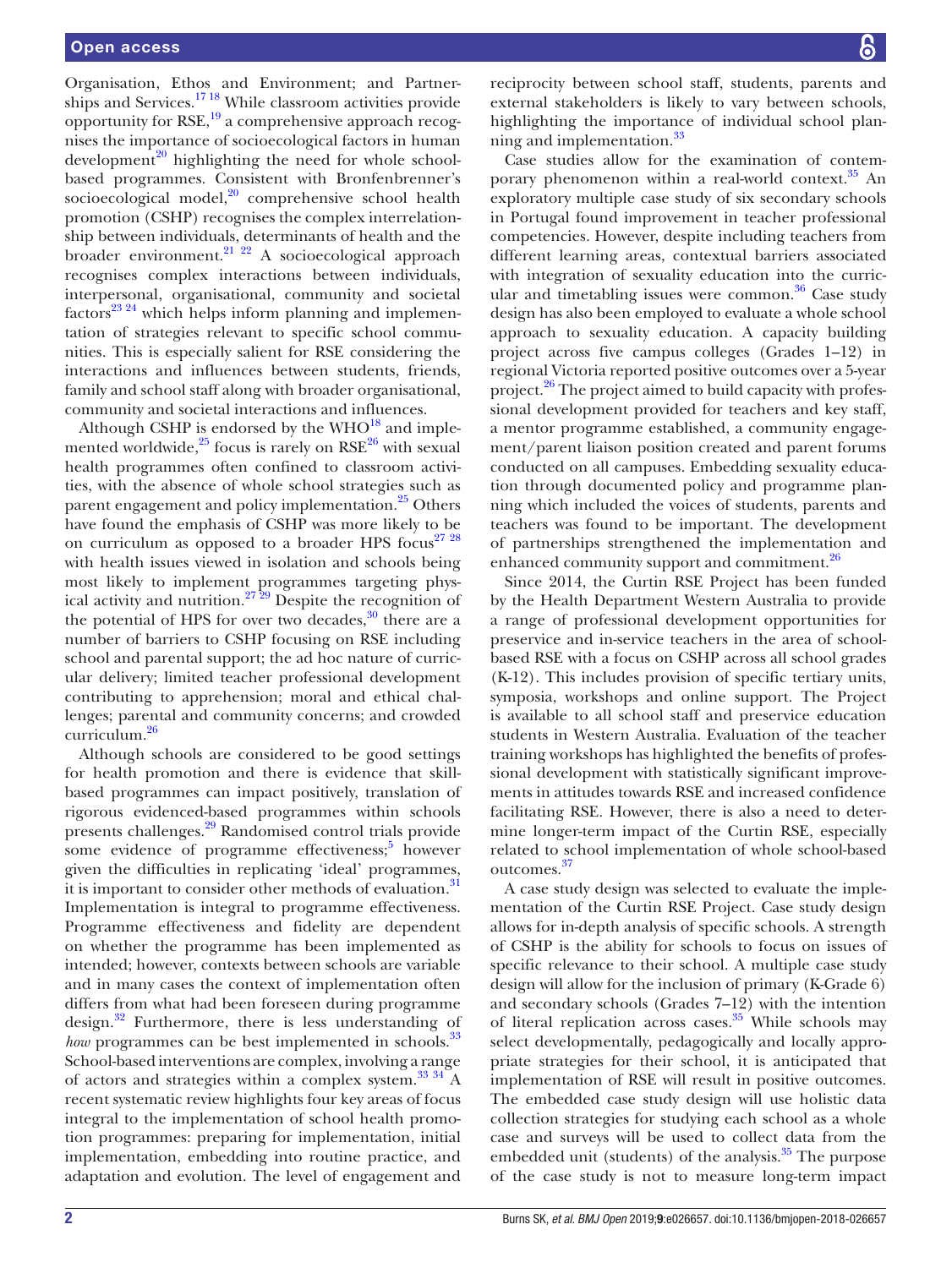**P** 

of RSE but to collect data regarding what is possible to implement in schools with a realistic level of support. This paper will describe the protocol for a multiple, embedded case study to measure the implementation of CSHP RSE in a purposive sample of Western Australian schools.

# Aims and objectives

This study aims to explore how teacher training and whole school support can impact the implementation of CSHP focusing on RSE in a purposive sample of schools.

## Study objectives

The study objectives of this project will be to:

- 1. Measure the implementation of whole school health promoting RSE strategies in case study schools.
- 2. Explore the perceptions of students, school staff and parents towards RSE in case study schools.
- 3. Identify enablers and barriers to comprehensive school-based RSE promotion within case study schools.

# Methods and analysis

This mixed methods study will include a multiple, embedded case study (including school climate and school curriculum audits, documentation, interviews, focus groups and surveys)  $38\frac{39}{10}$  in purposively selected case study schools. Case studies will be implemented over a minimum of two school years. The audits, documentation, interviews, focus groups and student surveys will be used to measure the implementation of the case study in each school. Student perceptions will be explored through data collected by surveys and focus groups. Perception of parents and school staff will be explored through one-on-one interviews. One-on-one interviews with school staff and parents and focus groups with students will explore barriers and enablers to comprehensive RSE (see [figure](#page-2-0) 1).

#### **Setting**

Based on resources, and to capture diversity of schools, the focus of this study will include three to four schools. It is anticipated that at least one primary and one secondary school be recruited from the Perth metropolitan area, in addition to at least one rural school. Further schools will be recruited if additional resources are obtained. Case study literature suggests the sample size for multiple case study design is dependent on time and resources, however as little as two sites may be used. $35$  Case study schools will plan for developmentally appropriate CSHP strategies within the whole school community. For primary schools, this includes Grade K-6 (ages 3–12 years); secondary schools include Grades 7–12 (ages 11–18 years). Schools from low- to middle-socioeconomic status will be provided preference.

# **Recruitment**

Schools will be purposively selected based on capacity to commit to implementing RSE as a case study school. Invitations will be sent via email to schools using the Curtin RSE Project's database.

#### **Participants**

Consent for the school to participate in the study will be sought from the Principal and participants will be recruited through case study schools. Consent will be sought from all participants; students will provide assent and their parents will consent for their child to participate. Data for the documentation, school climate

Groups<sup>a,b,c</sup>

School staff and parent interviews<sup>a,b,c</sup>



Student Survey<sup>a,b</sup>

**School RSE Committee** Coordinates the planning and implementation of strategies specific to individual schools



<span id="page-2-0"></span>Objective 1<sup>a</sup>; Objective 2<sup>b</sup>; Objective 3<sup>c</sup>

Student Survey<sup>a,t</sup>

individual school)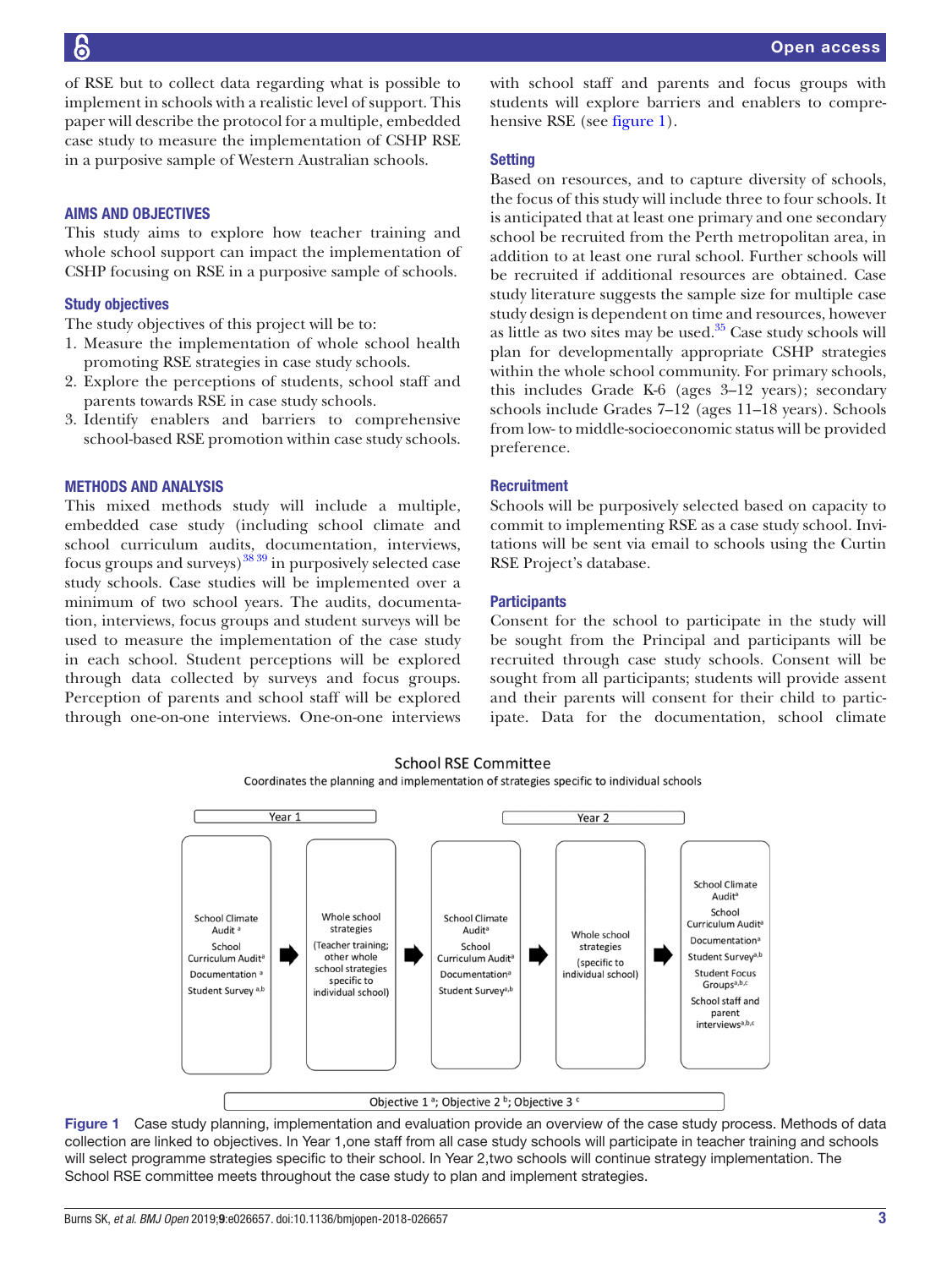audit, school curriculum audit and observations will be collected with the support of the school RSE committee. Students from Grade 6 (primary school; aged 10–12 years) and Grades 7–12 (secondary; aged 11–18 years) will be invited to participate in the online survey. Younger primary school students will not be included in the data collection. Sample will be dependent on case study school size; however, metropolitan primary schools are likely to include intakes of at least 50 students (Grade 6) while total secondary school intake (Grades 7–12) will be at least 900 students in metropolitan schools. One-on-one in-depth interviews will be conducted with relevant school staff and parents (at least 10–15 from each school). Focus groups will be conducted with a purposive sample of students from Grade 6, Grade 7, Grade 9 and Grades 11–12 (6–8 students in each group; at least two groups from each grade at each school).

## Patient and public involvement

The need to measure the impact of the implementation of comprehensive RSE has been driven from the literature,  $89$  from teachers involved in the broader RSE study,  $20$ and through formative discussions with school staff from two potential case study schools. The nature of this case study design will allow for participant interaction in the planning and implementation of school-based strategies and evaluation of the implementation with members of the school community including students, teachers, other relevant school staff, parents and external stakeholders. The reference group, with representatives from the school community and external stakeholders will direct the planning, however planning of specific strategies will include a more diverse range of participants. For example, different school and external community members may be involved in developing and implementing specific strategies in line with their skills and interests. The initial school climate and curriculum audits will drive the development of initial strategies relevant to each school community.

#### The RSE case study

The 2-year case study forms part of the broader Curtin RSE Project which provides professional development for practising and preservice teachers.<sup>37</sup> Case study schools will establish a RSE committee with involvement of senior administrative staff (ideally the Principal), interested teachers and health services staff in addition to relevant school community and broader community stakeholders. Committee membership will be informed by the issues most salient to the school and new members may be invited during the project. At least three to four teachers from each school will attend a 2-day RSE workshop in the first year of their case study (for details of workshop focus and content, see Burns and Hendriks $^{37}$  $^{37}$  $^{37}$ ) and will be encouraged to commit to implementing RSE strategies focusing on CSHP in their school.<sup>18 40</sup> Case study schools will receive direct support from the project team to assist planning and implementing strategies specific to

their school. Support will vary depending on the strategies implemented by each school. In addition, potential strategies will be discussed at the workshops, other professional development opportunities and via online support.

# Data collection

### **Documentation**

Schools will be asked to provide relevant documents that may support their efforts as a HPS. For example, documents could include relevant school-based policies, items in school newsletters or published on school websites, awareness raising materials developed by students, minutes of relevant health education meetings, records of health curriculum including RSE, parent information, information about workshops and seminars held by the school for the school community. Documents will be used to corroborate other data and will be collected at baseline to assist planning and then reviewed at post intervention. Alternatively, where documentation is contradictory to other data, further investigation will be undertaken.<sup>3</sup>

#### School-based audit tools

A school climate and school curriculum audit tool will be developed. Tools focusing on school commitment to Sexual Orientation, Gender Identity and Expression discrimination and bullying in the Southeast Asia region $^{41}$  and bullying in Australian schools which has been informed by a body of research<sup>[5 6 40 42 43](#page-5-1)</sup> will be used to inform the development of this tool. Consistent with a HPSs approach, $1718$  the school climate audit will include interrelated components which are considered essential for positive whole school change: leadership and commitment (governance and leadership; planning, monitoring and communication; school policies and procedures); school culture and environment (school ethos, vision and values; internal and external communication; school environment and facilities); professional learning; teaching and learning; parent and community partnerships; and evaluation and review.

The development of the school curriculum audit tool will be informed using previous RSE audit tools.<sup>[38 39 41](#page-6-15)</sup> The tool will be mapped against the Western Australian School Curriculum and Standards Authority (WASCSA) Health and Physical Education (HPE) curriculum.<sup>44</sup> The curriculum scope and sequence provides content descriptors. While most RSE is taught through the HPE curriculum in Western Australia opportunities to include RSE content across learning areas will also be explored. Since 2017, all Western Australian schools have been required to include the mandated HPE WASCSA curriculum (based on the Australian National Curriculum).[45](#page-6-18) The curriculum audit will include current content, context and learning area of delivery, future plans, resources and support required to enable effective implementation. The school climate and the school curriculum audits will be completed at the beginning of the project, then annually by key teachers from the RSE committee with the support of the project team.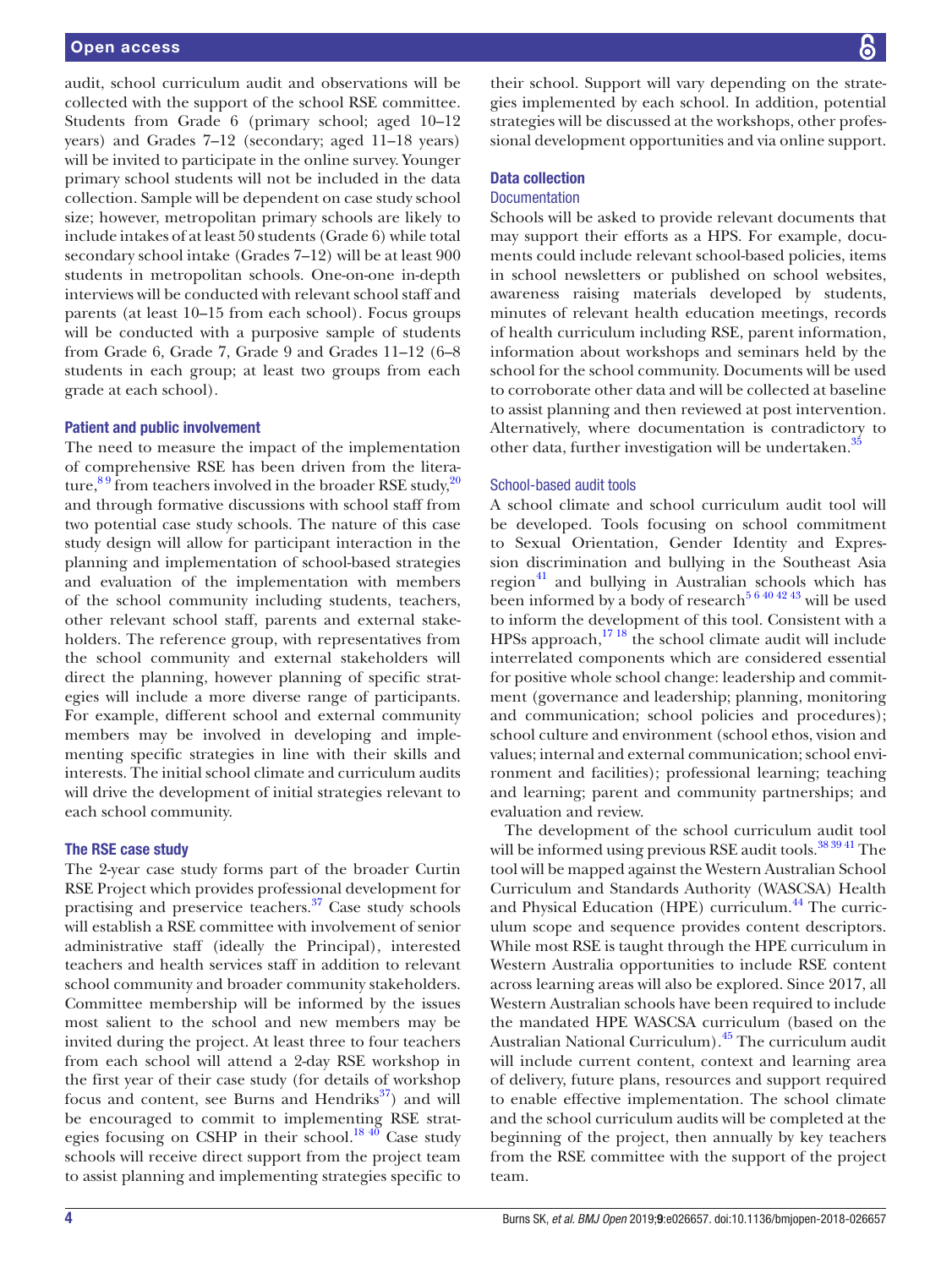One-on-one semi-structured interviews will be conducted with key staff at each school during the final year of the project. Key staff will include teachers, the school nurse and other relevant school-based health services personnel (school-based health services personnel varies between  $\frac{46}{1}$ . The numbers will vary dependent on the structure of the school; however, it is anticipated that at least 5–10 school staff and five parents from each school will be interviewed. The interviews will focus on barriers and enablers to RSE and will include questions relating to the implementation of curriculum and other whole school strategies. Interviews will be conducted by a researcher experienced in qualitative interview techniques, will take between 40 and 60min and will be conducted at a time and venue suitable to each stakeholder. Interviews will be administered face-to-face or by telephone dependent on location and will be audio-recorded.

# Focus groups

A purposive sample of students will be sought from each school (6–per group) to participate in the focus groups. To enable a strong representation across age groups, focus groups will be conducted with students from Grade 6 (primary school), Grade 7, Grade 9 and Grades 11–12 (secondary school). At least two groups for each year level will be conducted at each school. Focus groups will be conducted during the second year of the case study and will explore barriers and enablers to RSE, issues of relevance to their age group, attitudes towards RSE in schools and RSE experienced at school. Focus groups will be conducted at school in a quiet room at a time convenient to the school and students and will take approximately 60min and will be audio-recorded.

# Survey

All secondary students (Grades 7–12) and Grade 6 students from primary schools in participating case study schools will be invited to complete an online survey. Students will be invited to identify sources of RSE advice from a list and identify their most trusted sources of advice. Facilitation of RSE at school including prevalence of RSE at schools, subjects in which RSE was included and level of schooling when RSE was taught will be explored. Students will be asked who taught RSE (eg, teacher, school nurse, etc.) and their perceived relevance of RSE content and skills taught. These questions have been previously used and validated with Australian secondary school students (Grades  $7-12$ ).<sup>15</sup> Level of comfort with RSE will be determined by three questions relating to feeling embarrassed, uncomfortable and annoyed (Likert scale: always, sometimes, never) in addition to openended questions allowing students to discuss these issues further. To determine RSE taught at their current school, students will be asked to identify topics and facilitation methods used. Open-ended questions will be provided to determine most important topics and how RSE could be improved at the school.<sup>47</sup>

The cross-sectional online survey will be administered at baseline and repeated at the end of the 2-year case study. Administration will occur at a time convenient to the school (eg, health education, form class) to allow for minimal disruption and will be administered by class teachers who will receive protocols for administration. Students will be provided a link which can be completed in a computer laboratory, lap top, or tablet. In the event of the students not having access to a computer or tablet at school, the project team will bring a class set of tablets. The survey will be completed via Qualtrics which has the capacity to be administered offline if required and will take between 20 and 30min to complete.

# DATA ANALYSIS

The use of multiple sources of evidence is a strength of case study design and enables triangulation of data which strengthens the construct validity of the case study. $35$  To ensure comprehensive reporting of findings Consolidated criteria for Reporting Qualitative research<sup>48</sup> and Strengthening the Reporting of Observational Studies in Epidemiology $49$  checklists will be followed for qualitative and quantitative components of the study, respectively.

# Qualitative data analysis

A grounded theory approach to analysis the qualitative data (documentation, interviews, focus groups, openended questions from the survey, qualitative data from the audit tools) will be employed. Constant comparison analysis which requires the researcher to continually sort through the data collected, code information to identify key themes and reinforce theory generation $50\,51$  will be used. This method allows the researcher to generate knowledge about common patterns and themes within the human experience. $52$  Although the intent of this research is not to develop a grounded theory, the rigour associated with the technique will enable the researchers to present detailed and rich data.<sup>[51](#page-6-25)</sup>

To ensure credibility, the interview process employed in the focus groups and interviews will be consistent with best practice for interviewing children, adolescents and adults[.53 54](#page-6-26) To reduce bias and enhance conformability, the coding and themes will be analysed by the research group. Transferability will be achieved by ensuring the data are as rich as possible.<sup>55</sup> The case study method allows for comparison of data collected through interviews, focus groups, documentation, open-ended questions and school climate and school curriculum audits. Qualitative data will be managed and stored using NVivo.<sup>[56](#page-6-28)</sup>

# Audit tool analysis

The school climate and school curriculum audit tools will be used to help schools plan their RSE promoting school strategies and curriculum. These data will also be collated as part of the case study data. Process data will be collected to determine the number and type of strategies implemented. Qualitative data will be collected to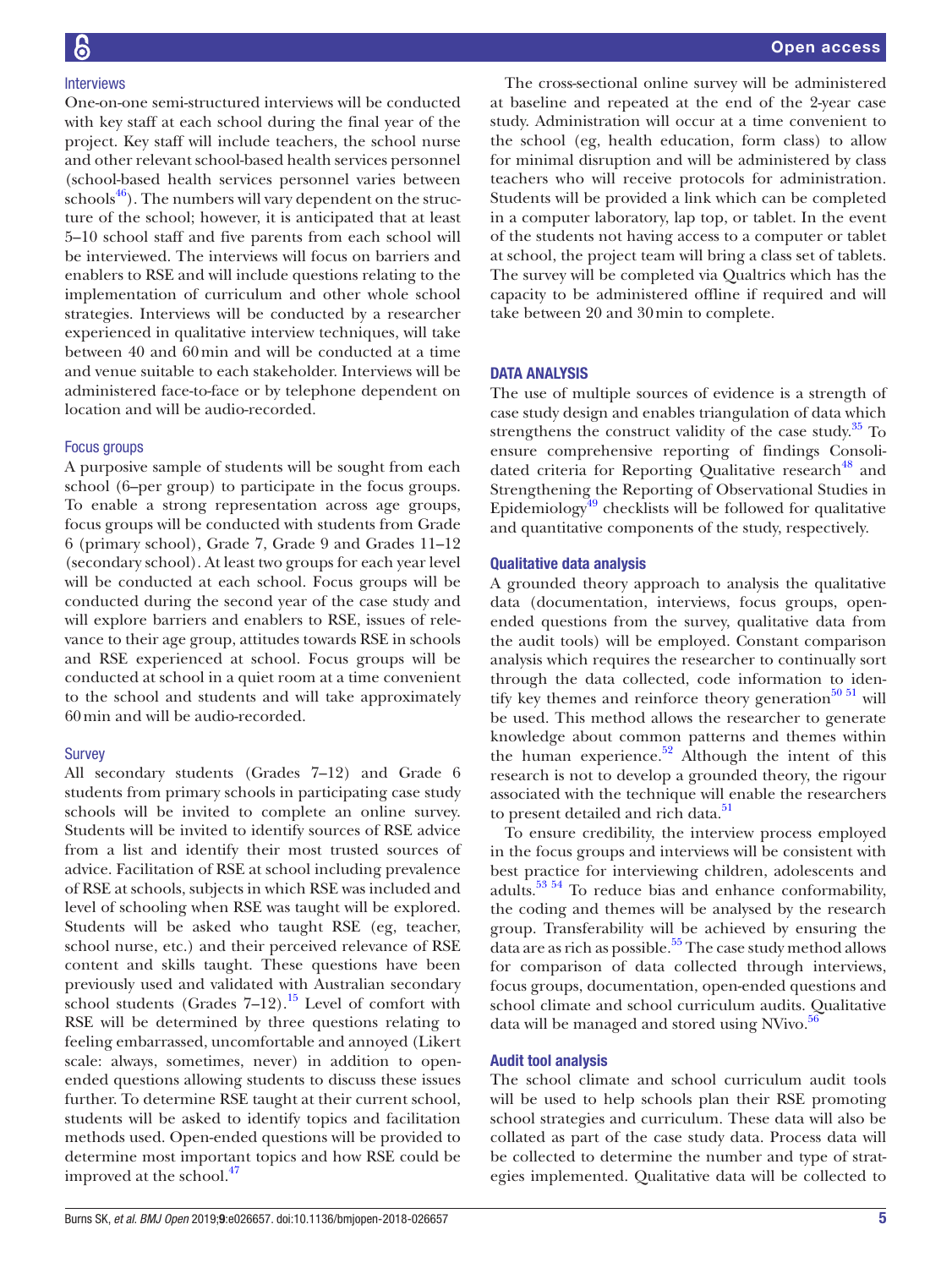explore barriers and enablers to the implementation of the school climate and curriculum audit tools and will be analysed as described above.

## Quantitative data analysis

Data will be initially analysed by gender and school. Univariate analysis will determine the association between the dependent (taught RSE at current school) and independent variables. Regression analysis will explore associations between the dependent variable and independent variables. Due to the cross-sectional nature of this study, two-proportion z-tests and two sample t-tests will be employed to determine statistical significance between the two time periods for categorical and continuous variables, respectively. Levels of statistical significance will be discerned by p values of  $p<0.05$  (moderate) and  $p<0.001$ (high).

#### Ethics and dissemination

School principals will also provide consent for their school to participate in the study. All participants will be provided information about the study prior to participation. Assent will be obtained from students and consent from parents for student participation in the surveys and focus groups. The school will provide information forms and collect assent and consent from students and parents either electronically or as paper-based documents. Staff and parents involved in the interviews will provide consent. The school and individual participants will be able to withdraw from the research at any time without negative consequence. The school nurse will be available for any participants if they become distressed during any data collection. External referral will also be provided if required. Students will be provided helpline contacts when they complete the survey and focus groups. Staff and parents will be provided appropriate contacts at the interviews. Survey data will be anonymous; focus group and interview data will be de-identified. De-identified reports will be provided to the school RSE committee and a summary provided for dissemination to families and staff. Care will be taken to ensure qualitative data presented is non-identifying. Findings will allow each case study school to plan their ongoing RSE programmes. Results will be disseminated through an open-access report, peer-reviewed journals and conference presentations. Findings will inform subsequent practising and preservice teacher training implemented as part of the RSE and successful strategies will be provided to schools via online sites.

Acknowledgements The authors acknowledge the staff from the Western Australian schools who have provided advice around the case study design. The authors would also like to acknowledge the support of Maryrose Baker and Sharelle Tulloh from the Communicable Disease Control Directorate, Government of Western Australia, Department of Health for their ongoing support and advice around this project.

Contributors This protocol describes a component of a funded research intervention. SB, JH, LM, LP and RL contributed to the development and conceptualisation of the case study design and the grant application. SB was responsible for drafting the paper. JH, LM, SD and RL were responsible for editing and guidance on the paper. All authors were responsible for critically revising the paper. All authors approved the final version of this paper for submission.

Funding This work was supported by Communicable Disease Control Directorate, Government of Western Australia, Department of Health Grant Number DoH2017-302.

Competing interests None declared.

Patient consent for publication Not required.

Ethics approval Ehical approval has been obtained from Curtin University Human Research Ethics Committee (HR91/2014) and the Department of Education WA (D 18/0057006).

Provenance and peer review Not commissioned; externally peer reviewed.

Open access This is an open access article distributed in accordance with the Creative Commons Attribution Non Commercial (CC BY-NC 4.0) license, which permits others to distribute, remix, adapt, build upon this work non-commercially, and license their derivative works on different terms, provided the original work is properly cited, appropriate credit is given, any changes made indicated, and the use is non-commercial. See: [http://creativecommons.org/licenses/by-nc/4.0/.](http://creativecommons.org/licenses/by-nc/4.0/)

#### **REFERENCES**

- <span id="page-5-0"></span>1. Brown G, Croy S, Johnson K. *Rapid review: reducing sexually transmissible infections in young people*. Melbourne: Australian Institute for Primary Care & Ageing (AIPCA) and Australian Research Centre in Sex, Health & Society (ARCSHS), La Trobe University, 2013.
- 2. Gordon P. Review of sex, relationships and HIV education in schools: United Nations Educational Scientific and Cultural Organization, UNESCO. 2008.
- 3. Kirby DB, Laris BA, Rolleri LA. Sex and HIV education programs: their impact on sexual behaviors of young people throughout the world. *[J Adolesc Health](http://dx.doi.org/10.1016/j.jadohealth.2006.11.143)* 2007;40:206–17.
- 4. UNESCO. *International technical guidance on sexuality education: an evidence-informed approach*. Paris: UNESCO, 2018.
- <span id="page-5-1"></span>5. Cross D, Waters S, Pearce N, *et al*. The Friendly Schools Friendly Families programme: three-year bullying behaviour outcomes in primary school children. *[Int J Educ Res](http://dx.doi.org/10.1016/j.ijer.2012.05.004)* 2012;53:394–406.
- 6. Cross D, Shaw T, Epstein M, *et al*. Impact of the Friendly Schools whole-school intervention on transition to secondary school and adolescent bullying behaviour. *[Eur J Educ](http://dx.doi.org/10.1111/ejed.12307)* 2018;53:e0001.
- <span id="page-5-2"></span>7. Pound P, Langford R, Campbell R. What do young people think about their school-based sex and relationship education? A qualitative synthesis of young people's views and experiences. *[BMJ](http://dx.doi.org/10.1136/bmjopen-2016-011329)  [Open](http://dx.doi.org/10.1136/bmjopen-2016-011329)* 2016;6:e011329.
- <span id="page-5-3"></span>8. Ollis D. The role of teachers in delivering education about respectful relationships: exploring teacher and student perspectives. *[Health](http://dx.doi.org/10.1093/her/cyu032)  [Educ Res](http://dx.doi.org/10.1093/her/cyu032)* 2014;29:702–13.
- 9. Ollis D. 'I felt like I was watching porn': the reality of preparing pre-service teachers to teach about sexual pleasure. *[Sex Educ](http://dx.doi.org/10.1080/14681811.2015.1075382)* 2016;16:308–23.
- <span id="page-5-4"></span>10. Gegenfurtner A, Gebhardt M. Sexuality education including lesbian, gay, bisexual, and transgender (LGBT) issues in schools. *[Educational](http://dx.doi.org/10.1016/j.edurev.2017.10.002)  [Research Review](http://dx.doi.org/10.1016/j.edurev.2017.10.002)* 2017;22:215–22.
- 11. Ullman J. Teacher positivity towards gender diversity: exploring relationships and school outcomes for transgender and genderdiverse students. *[Sex Educ](http://dx.doi.org/10.1080/14681811.2016.1273104)* 2017;17:276–89.
- 12. Kearney S, Leung L, Joyce A, *et al*. Applying systems theory to the evaluation of a whole school approach to violence prevention. *[Health](http://dx.doi.org/10.1071/HE16046)  [Promot J Austr](http://dx.doi.org/10.1071/HE16046)* 2016;27:230–5.
- <span id="page-5-5"></span>13. Baker KE. Online pornography – Should schools be teaching young people about the risks? An exploration of the views of young people and teaching professionals. *[Sex Educ](http://dx.doi.org/10.1080/14681811.2015.1090968)* 2016;16:213–28.
- <span id="page-5-6"></span>14. Dobson AS, Ringrose J. Sext education: pedagogies of sex, gender and shame in the schoolyards of *Tagged* and *Exposed*. *[Sex Educ](http://dx.doi.org/10.1080/14681811.2015.1050486)* 2016;16:8–21.
- <span id="page-5-9"></span>15. Mitchell A, Patrick K, Heywood W. *National survey of Australian secondary students and sexual health*. Melbourne: Australian Research Centre for Sex, Heath and Society, La Trobe University, 2014.
- 16. Le Mat MLJ. (S)exclusion in the sexuality education classroom: young people on gender and power relations. *[Sex Educ](http://dx.doi.org/10.1080/14681811.2017.1301252)* 2017;17:413–24.
- <span id="page-5-7"></span>17. Western Australian Health Promoting Schools Association Inc. What is a health promoting school? A resource to assist schools to implement a whole school approach. 2011.
- <span id="page-5-8"></span>18. World Health Organization. *What is the evidence on school health promotion in improving health or preventing disease and, specifically,*